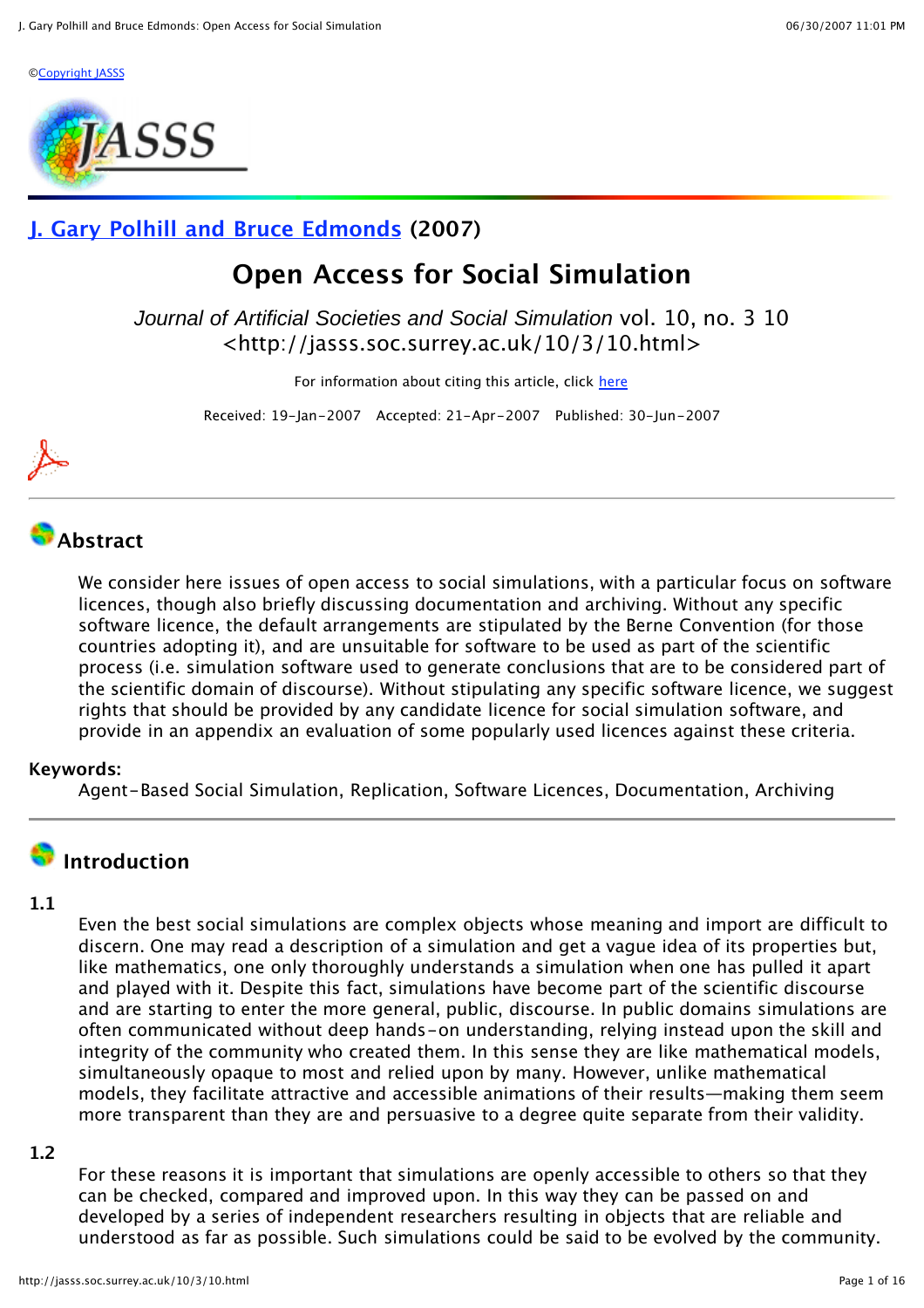The easier it is to download, reimplement, compare, alter and try out the simulations, the more productive this process will be and the better its results. Some of these issues are discussed by more general calls to the social simulation community looking at open content issues (Schweik, Evans and Grove 2005) and understanding what simulations do (Alessa, Laituri and Barton 2006).

#### **1.3**

In a democratic society where simulations are used as part of the formulation of policy there is a further reason why the simulations should be open. A simulation is not value-free but implicitly encodes its authors' assumptions about the phenomena it aims to represent. If a simulation forms part of a political process wherein it is used to help formulate policy, then it is essential that the simulation be open to inspection to reveal what assumptions and unexpected behaviours it might otherwise hide. Whilst we think it unlikely that the general public will often wish to inspect simulations in detail, the ability of researchers of differing views to probe simulations and publish the results means that the public can be better protected and the political debate around the issues connected to the simulation raised to a higher standard. Similar points are raised about medical software by Carnall (2000) in an editorial to the *British* Medical Journal.

#### **1.4**

Finally there is an issue of equality of access. De Laat (2005, pp. 1529-1530) notes that a 'private' licensing regime, protective of intellectual property, excludes outsiders, whilst a public regime is inclusive. Whilst there is an argument for the temporary private exploitation of discoveries, the majority of this work is publicly funded and should probably treated like most scientific knowledge—that is the greatest general benefit is gained by its free distribution and use. Further, Forero-Pineda (2006) notes (p. 816) that scientists from developing countries need access to frontier knowledge to facilitate modernisation and prosperity.

#### **1.5**

This paper considers issues of access to social simulations, with a prime focus on software licences. Whilst there has (to our knowledge) not yet been a case where replication or exploration of a social simulation has been prevented through licensing, in the context of increasing protection of intellectual property in the academic sector (Sampat 2006), it is arguably worth giving some thought to the rights that a social simulation software licence should give to ensure good scientific practice. As will be made clear, the default situation in law (with no specific licence enabling access) is not acceptable.

#### **1.6**

Software licences are far from being the whole story of open access. Licences are a legal metaphorical stile<sup>[1]</sup> to be provided on the path to open access, other issues include the provision of physical access to the software itself (e.g. through archives), and documentation to enable comprehension of what it does and how it works. We cover these issues briefly, since software documentation in particular has already been discussed at length in the literature.

### **Licences for social simulation software**

#### **2.1**

One of the most important aspects of any piece of software, besides what it actually does, is the licence. The licence determines the relationship the end-user community will have with the software, specifying who can use it, and what they can do with it. For commercial software, the purpose of the licence is to ensure that the company developing the software are able to maximise their profits from it: users are typically prevented from copying, adapting or distributing the software, and copying or distributing any adaptation.<sup>[2]</sup> Such protection is the default assumed under law in those countries adopting the Berne Convention, in which a created work is considered protected by copyright as soon as it exists.<sup>[3]</sup> Consequently, when no explicit licence given, a restrictive licence is assumed. Thus without licences granting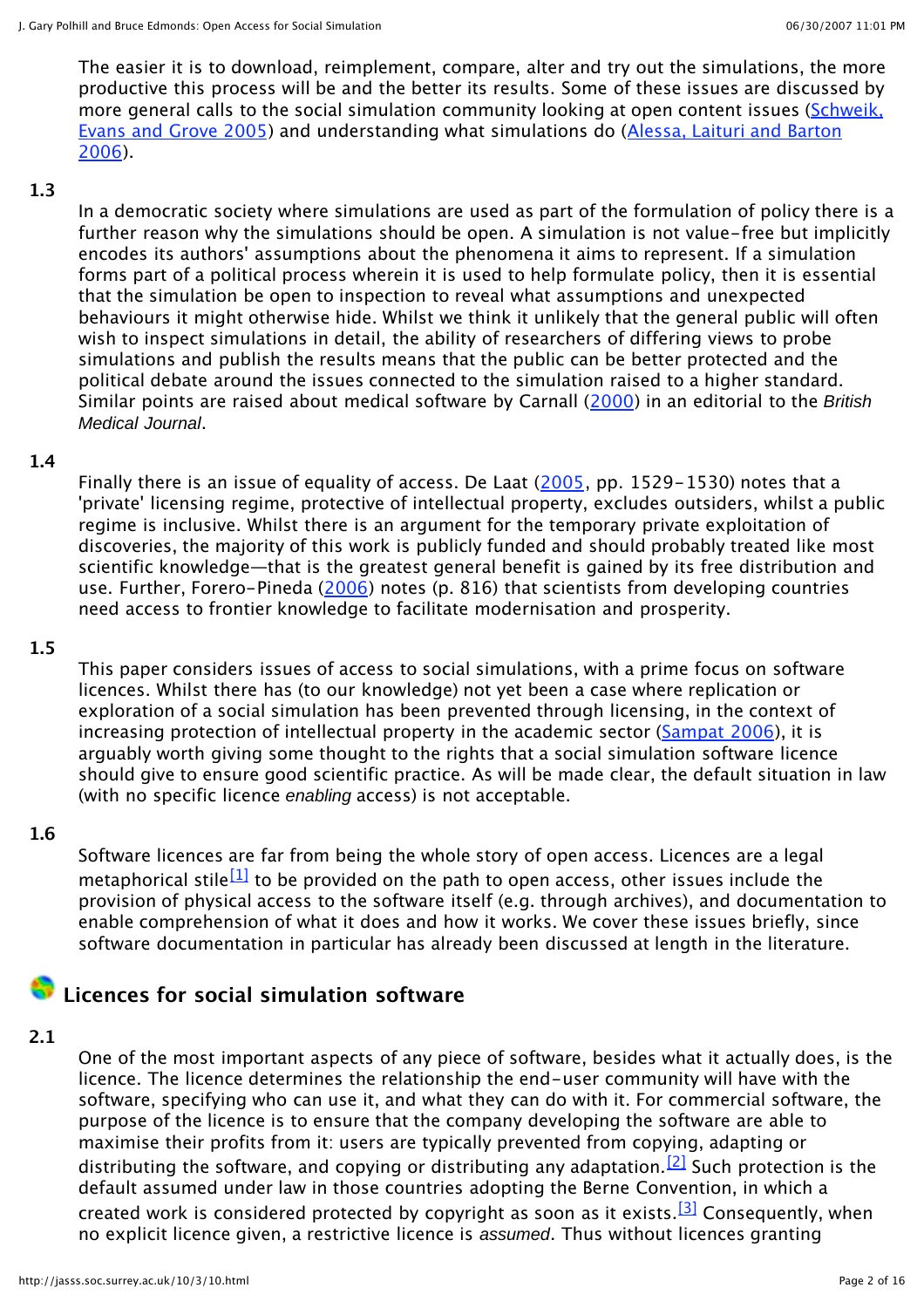appropriate rights, communities such as the open source community could not exist.

#### **2.2**

Whatever the default legal assumptions, software is not only written with a view to making money. In science, software simulations are increasingly forming part of the explanation process, and related to this, output from software simulations (especially agent-based social simulations) may be used as a basis for advice to policy-makers. There is also the moral question of whether citizens should be prevented from using and inspecting software developed using funds from their taxes. However, unless the copyright owner specifically issues a licence allowing people to copy, adapt and distribute their software, the default assumptions mean that no-one can do so without committing an infringement of copyright. Sometimes, the owner of the copyright will be the employer of the creator of the software rather than the creator themselves. Thus, the permission of an employer may be needed to release the software under an appropriate licence.

#### **2.3**

This section discusses the rights that should be made available in software licences for these kinds of application. In many scientific proposals, consideration is given to the scope for commercial exploitation of the research, with many funding bodies looking favourably on those proposals with good such prospects. In attempting to establish acceptable norms for software licences in agent-based social simulation, we may not wish to adversely affect our chances of winning funds. Gambardella and Hall (2006) consider some of the issues of open-source licensing with respect to commercial exploitation. Nonetheless, for software used in scientific research there are arguably some basic rights that need to appear in the licence, without which the work associated with the software should not be considered a legitimate part of the scientific domain. There are also arguments for suggesting similar rights for software used as a basis for advice to policy-makers, and for software developed using public funds.

#### **2.4**

Though we draw on much of the material from the Free Software Foundation,  $[4]$  it is not the place of this document to stipulate any particular licence as the only one that is acceptable. Instead, the purpose is to present criteria on the basis of which a licence agreement may be evaluated for including a piece of software in the scientific domain. We believe the licence should be given as part of the review process for any academic paper associated with the software, since if the paper relies on software with an unacceptable licence this is a potential basis for rejection.

#### **2.5**

Some terminology needs unpicking, as there is some confusion.<sup>[5]</sup> The following uses the work of Richard M. Stallman and the Free Software Foundation as a basis. The most difficult word is 'free', which can mean both "zero economic cost" and "giving freedoms" (Stallman 2002b). It is the latter with which we are most concerned here: the freedoms that are required for the various uses we are considering—a zero cost piece of software could have a commercial-style licence preventing copying and modification. The term 'free software' has a specific definition (Stallman 2002a) pertaining to freedoms such as those that appear in the GNU General Public Licence. It is quite possible, within the terms of that licence to pay money for 'free software', though the purchaser is then entitled to copy the software to whoever they want.

#### **2.6**

The confusion over the term 'free' led in part to the term 'open source'.<sup>[6]</sup> A strict interpretation of 'open source' is that it pertains to a specific right—that of inspecting the source code. Though this is an important right as argued later, an open source licence could be unacceptable if it prevented other necessary freedoms. However, the Open Source Initiative has a certification mark for approved licences based on its 'Open Source Definition', which has conditions that are more wide-ranging than this strict interpretation of the term.  $\boxed{2}$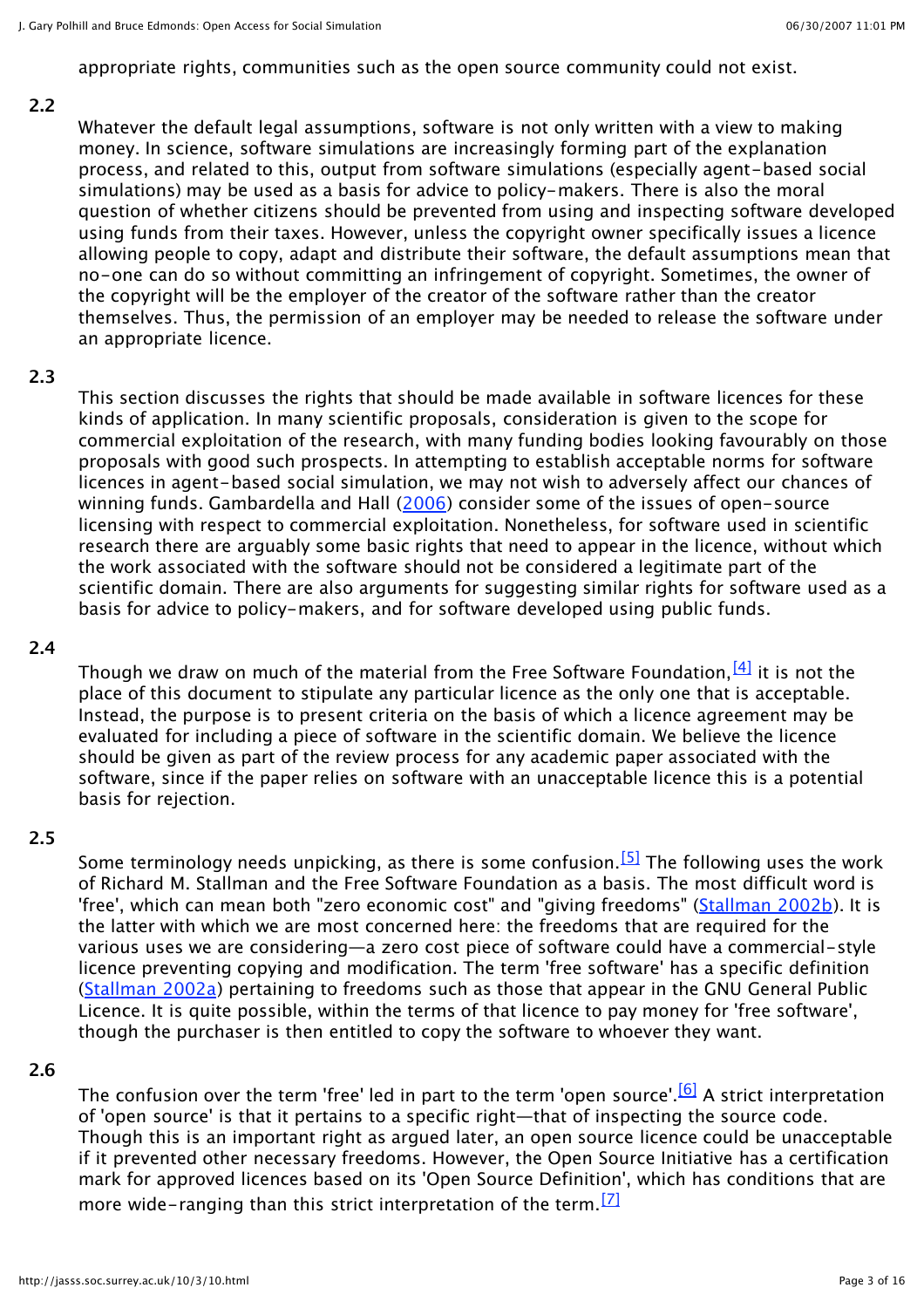#### **2.7**

A third term is 'copyleft'. Copyleft is a condition of a software licence that prevents redistributors of the software and any modifications of it from adding additional restrictions in their licences. Whilst this could be seen as a restriction on the freedom of the end-user, it can also be seen at the community level as perpetuating the freedoms given by the original author. It would be rather irritating having released some code under a non-copyleft licence, to later find that another party had released a modification with a useful enhancement or bug fix under a proprietary licence that prevented anyone from seeing what had been done. Lin, Ko, Chuang and Lin (2006) note that documentation of modifications provides useful feedback to the original developers. From a scientific point of view, while journals do not stipulate licensing criteria for software involved in publications, copyleft protects the author from criticisms of closed modifications to their work.

#### **2.8**

Proprietary software licences turn the software into a black box, which the user must trust to function as advertised. There is a great deal of evidence that such trust is misplaced even in the commercial sector, as maintenance contracts and urgent security patches testify. However, scientists are not in the business of trusting that each others' theories are correct: repeatability and verifiability are pillars of the scientific epistemological framework. Trust is also an issue in a free, open, democratic society—governments do not have the right to assume the trust of their citizenship, and should expect their decisions to be open to scrutiny. There is therefore a question over whether 'black box' software could legitimately form part of an open and accountable decision-making process. Software models are already used extensively in Government, not least in the area of climate change. If citizens are to be asked to make great sacrifices for the sake of the environment, should they not have the right to check the evidence fully and decide for themselves?

#### **2.9**

Clearly, there are certain cases where black box licences are inappropriate. It may be argued that in opening such black boxes, there is the potential for unqualified individuals to use the software inappropriately, or draw incorrect conclusions from their inspections of it. However, it is unlikely that most people will find the time to inspect what may be tens of thousands of lines of code, and so the task will be left to individuals who are qualified to undertake the task on their behalf, such as other researchers, investigators or journalists. Such specialists can then disseminate their discoveries to their target audiences using appropriate language. The important thing is that they are not prevented from doing so by overly-restrictive licences, lest simulation programs become the tea-leaves and tarot cards of a new generation of (cyber- )prophets.

#### **2.10**

The following rights are suggested as stipulations for a piece of software that forms the basis of scientific research or advice to policy-makers:

- The unrestricted right to run the software. Though this may seem trivial, the right to run the software enables both scientists and investigators to check that it works as specified. In law, the way in which the software is run can be subject to copyright regulation. In the UK, section 29 paragraph 4A of the copyright legislation specifically states that except when using the program as "entitled" (section 50BA paragraph 1), it is considered unfair "to observe, study or test the functioning of a computer program in order to determine the ideas and principles which underlie any element of the program". In the case of scientific software, this is too prohibitive a restriction, since in the absence of any other rights, the ideas and principles underlying any element of the program are critical to its scientific credentials, and should thus be open to scrutiny. Similar arguments apply to software used as part of the policy-making process.
- The right to inspect the source code. The argument for this is on the basis that in mathematical modelling the formulae and derivations are always shown in a scientific paper, allowing them to be checked by other readers. This is not practical in the case of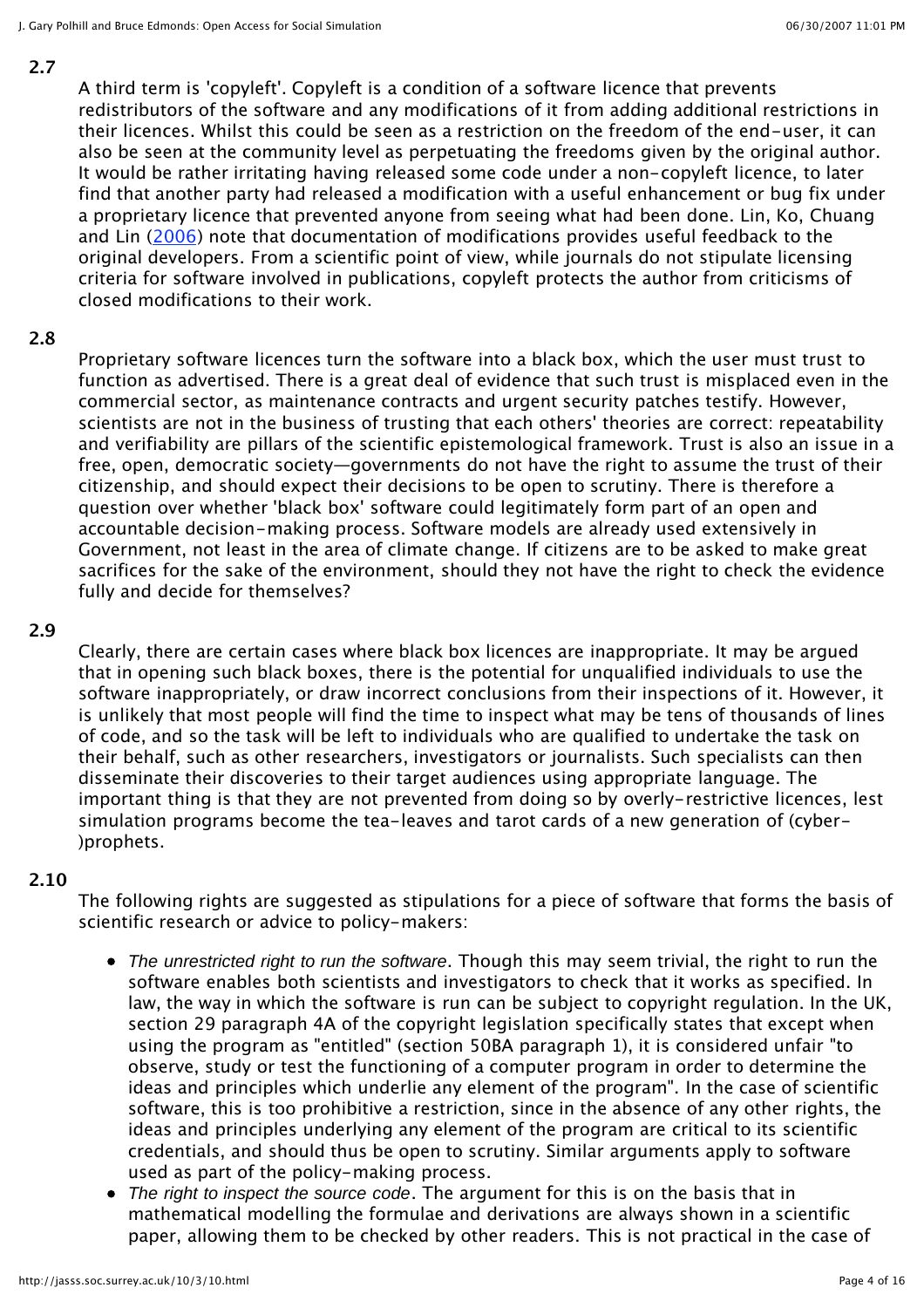source code, where several thousand lines are involved. It is not necessarily the case that the source code should be available for free, but imposing a financial cost on acquiring the source code presents an impediment to checking the work of others that perhaps should not be there. For software involved in the policy-making process, the right to inspect the source code is an important part of an open approach to scrutiny of the decision-making process.<sup>[8]</sup>

- The right to re-implement the model. Not necessarily preventable by a software licence, but potentially an issue for software patents, the right to re-implement a model is of paramount importance in the scientific process, as testified by various authors whose reimplementations of original models challenge the conclusions derived from them (e.g. Edmonds and Hales 2003; Galan and Izquierdo 2005).
- The right to modify the source code. This is to enable checking for what might be termed the 'algorithmic sensitivity' of the model. For example, simply changing the order in which a supposedly arbitrarily-ordered list is processed has been shown to change the output of a model (Polhill, Izquierdo and Gotts 2005—though in this case, not significantly).
- The right to distribute the modified version. If modifications are used in a scientific publication, the same rights should apply as to the original software: one should not be allowed to criticise someone else's work without also allowing that criticism to be open to scrutiny. This requires rather more complex licensing arrangements, as the modified source code would need to be made available without any infringement of the original developers' intellectual property rights. These issues are addressed by licences such as the GNU General Public and Academic Free Licences. However, the right to distribute the modified version is not a stipulation that it must be distributed under certain conditions (e.g. publication of a paper based on the modified version). For software involved in a scientific publication or a policy-making process, such a stipulation should perhaps be made. None of the licences reviewed in  $\Delta$ ppendix  $\Delta$  below make any such stipulation.
- Copyleft protection. Software licences for scientific and policy-making purposes should protect the original authors by stipulating that modifications must be issued under a licence that gives all the above rights to end-users.

Since licence agreements can be subject to change and national boundaries, these rights should be explicitly stated as being *irrevocable, world-wide, nonexclusive*, and (preferably, though not necessarily) royalty-free.

## **Documentation and archiving**

#### **3.1**

Having made legal provision for access to simulations, the next step is their adequate description. The most basic level of description is one that makes reimplementation of the model possible in all significant aspects. If the simulation is implemented using a commonlyused programming system then simply making the code available achieves this basic level. This is easy to do since even if the paper or presentation could not include all the detail of a simulation's code, a pointer to the code on a suitable web site or archive is easy to arrange. This does not make the understanding of the code or its reimplementation at all easy so that it is unlikely that most readers, even interested, expert simulators, would avail themselves of this. However, if there was a later dispute about the details this would help it be resolved.

#### **3.2**

Clearly more than this basic level is necessary if the reimplementation and improvement of code is to be facilitated. How this might be achieved best for each simulation is difficult to specify there are a plethora of competing methods and standards for code documentation, <sup>[9]</sup> and it is unlikely that any one will be best for all simulations. More usefully, Grimm et al. (2006) suggest a description protocol with particular relevance to agent-based models. This is focused on a higher-level description than documentation of code, but is intended (a) to enhance the readability of model descriptions and (b) to ensure that such descriptions are complete.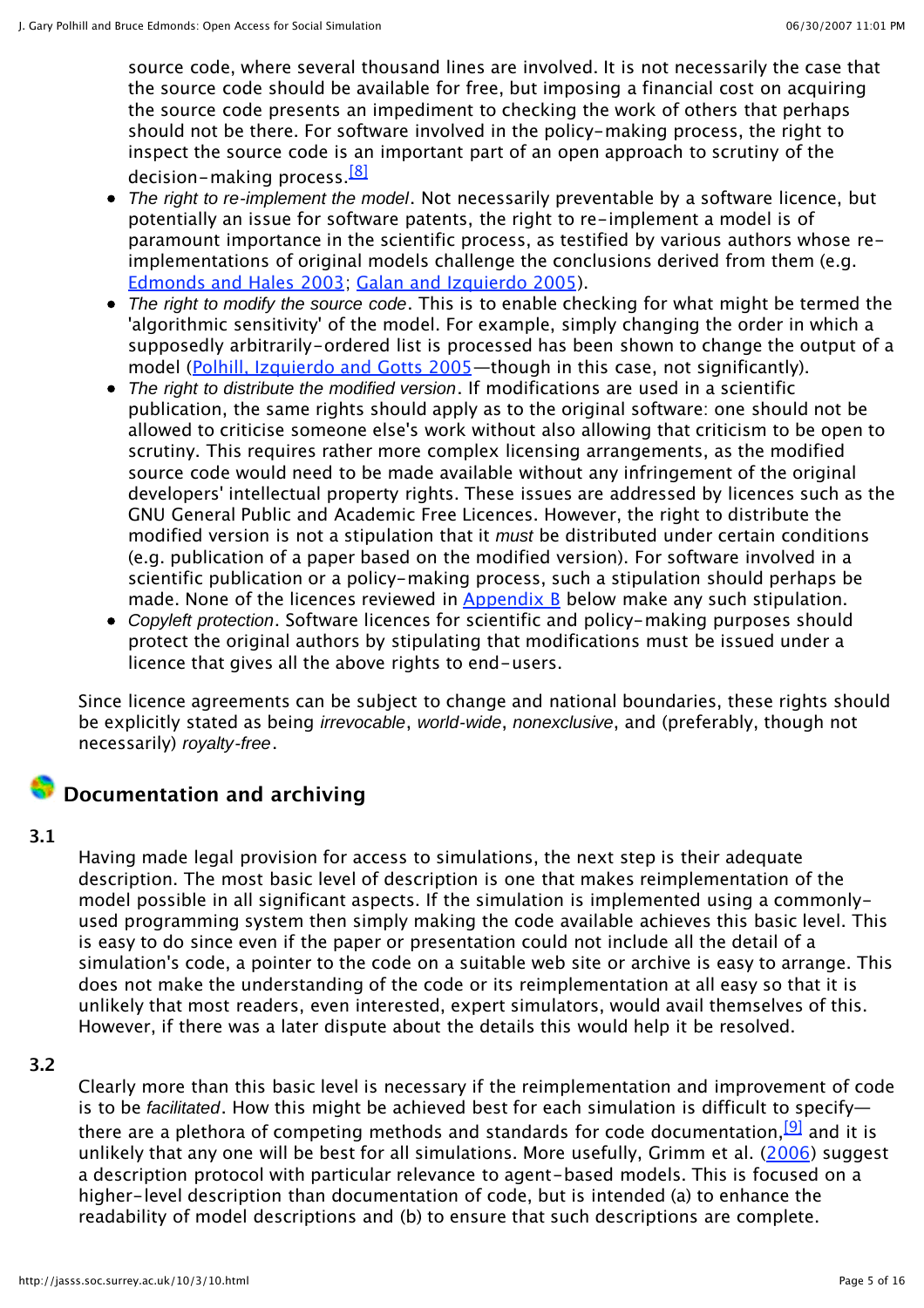#### **3.3**

Reimplementations of even fairly simple models (Edmonds and Hales 2003; Axtell, Axelrod, Epstein and Cohen 1996; Bigbee, Cioffi-Revilla and Luke 2005; Galan and Izquierdo 2005) have typically involved considerable interaction between those conducting the reimplementation and the original authors to resolve ambiguities and implementation details. Thus in addition to information about the design of simulation, one also needs a lot of information about the behaviour of the simulation so that mistakes and unexpected implementation properties can be identified and maybe corrected. The following are suggested as being potentially helpful in this regard:

- A description in narrative form of the sort of behaviour that is observed when running the simulation;
- Graphs of simulation outcomes:
- Both summary results concerning behaviour that seems to be general to a wide range of parameter settings as well as detailed examples of specific runs and settings;
- A set of numerical summary results that can be used to check the accuracy of any reimplementation (in which case how the statistics are obtained needs careful description);
- A summary description of the expected effects of changing various parameters, for example, which parameters are particularly sensitive;
- Ideally the simulation should be available to be rerun in a manner that makes it easy to obtain more results using parameters chosen by the reader;
- Often it is necessary to be able to change the original code to make fresh simulation experiments in order to track down differences in behaviour, for example by changing the selection method in an evolutionary simulation or to eliminate a source of chance.

#### **3.4**

This does not quite complete the information that is necessary to completely understand a simulation however, for the embedding of the simulation within the scientific process is also important. Thus it is helpful to also include:

- Which other simulations it relates to, and in particular references to previously published simulations that are antecedents of the one described;
- A description the mental model of the simulator—in other words, which elements of the simulation are *representative* of the core intention of the modeller and which are implementation details that were added merely to get it to run;
- The justification (if any) for the design choices made in the simulation, so that the original purpose of parts of a simulation can be understood;
- Which aspects of the observed simulation behaviour are considered by the modellers to be significant and which not (e.g. those attributed to "noise");
- A description or reference to any other theories and models that the simulation is supposed to encapsulate or illustrate.

#### **3.5**

Documentation is, however, a time-consuming activity that many researchers cannot afford to undertake. There are two approaches that can be adopted to address this. One is to reduce the need for manually documenting software by finding ways to construct documentation automatically from code. Another is to include in grant proposals a provision for documentation of any involved software—an activity that could be conducted by a contracted professional.

#### **3.6**

Finally, the most trivial aspect of making a simulation open is ensuring access to the relevant documents concerning it. To be useful this needs to be more than just linking the code from a web page, because the code is just part of a simulation's documentation. Ideally, the following should be accessible:

The code itself (preferably annotated);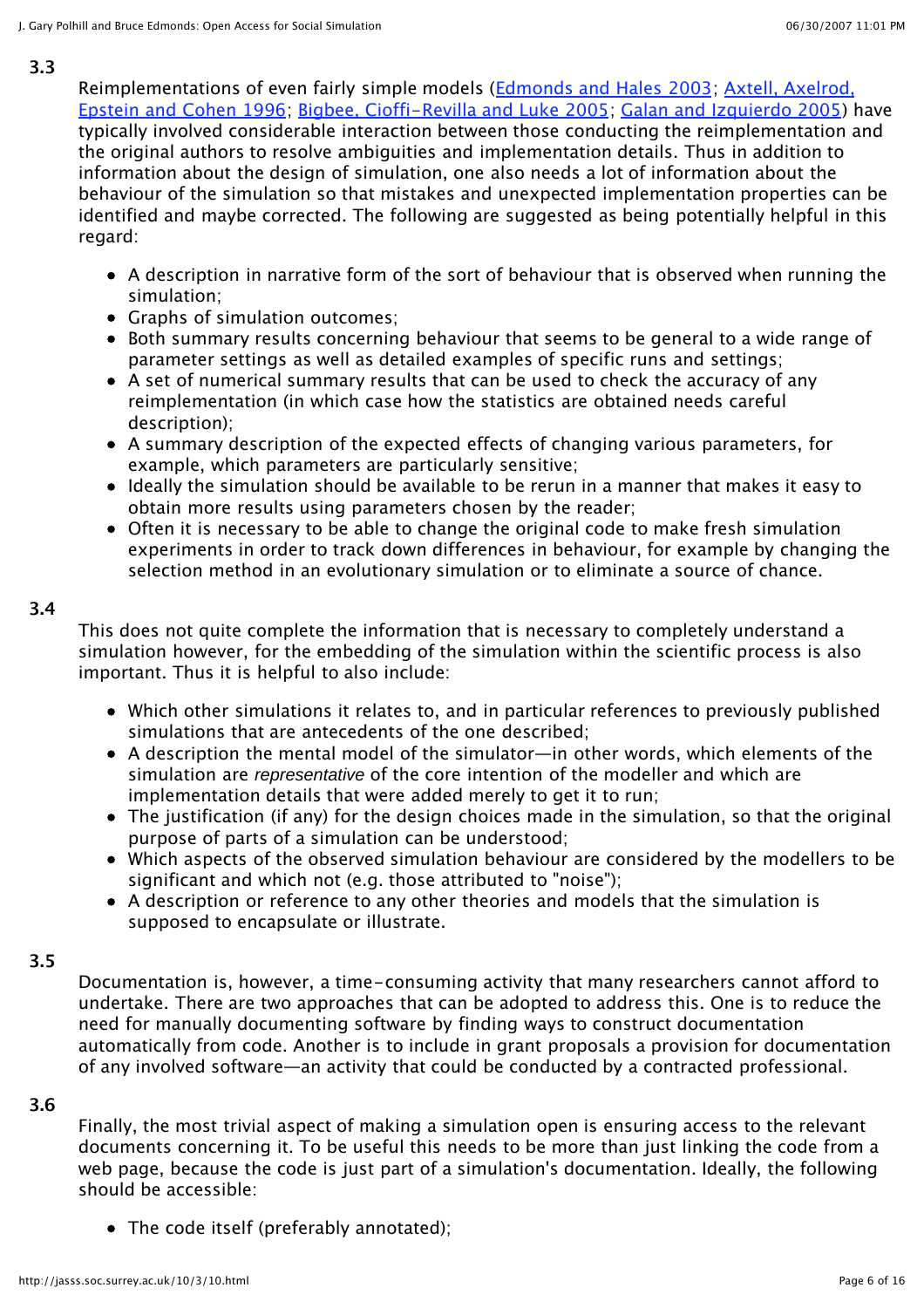- Instructions on how to use it, including software needed for compilation, necessary libraries and where to get them from, and simple instructions about running it;
- Documents which describe the simulation design and specification;
- Documents which describe in qualitative terms the behaviour and results from running the simulation;
- Sample data extracted from runs of the code with given parameters so others can check they have re-implemented a simulation correctly;
- Papers which are relevant to the code, including sources for the design ideas, papers where the code is used, papers which describe the context of the simulation effort, and papers which extend the code;
- Any other simulations which related to the code, including replications and extensions;
- The names of individuals and institutions that have been involved in developing it.

#### **3.7**

This basic act of making information about simulations freely accessible can be seen as an extension of the call to "free the academic literature" made by Stevan Harnad and others (Harnad 1998).<sup>[10]</sup> If the above information is scattered all over the internet and in many journals, then, firstly, not many people will find it in the first place and, secondly, if they do they will have great difficulty in finding the other documents listed above. Thus an openly queryable database that provided the links between these different documents would greatly facilitate the accessibility and openness of such simulations. At the moment it is a journal paper or institutional website that seems to play this role, but this does not provide the links between related institutions and related documents in very structured ways. Thus perhaps some sort of structured "open-archive" $\frac{111}{21}$  would be helpful, maybe on the lines of the publicly funded data archives (e.g. the UK Data Archive $\frac{[12]}{[12]}$ ). The Open Agent-Based Modelling Consortium, an outcome of a meeting held in Arizona in March 2007 $\frac{13}{13}$  is a positive step towards addressing these issues.

## **Conclusion**

#### **4.1**

Legislation aimed at protecting businesses' intellectual property is overly protective when it comes to software that is to be considered part of science. We have considered above the rights that we believe must appear explicitly in scientific software licences for the software to be considered a legitimate part of the scientific domain of discourse. Such arguments also apply to software used as part of open and accountable governance. In an appendix to this paper, we consider a set of popularly-used licences against these criteria. In our opinion, the rights we have outlined describe what should be standard practice for those in the social simulation community, and the burden of proof should be on those who do not come up to this standard to justify why their simulation should be exempt. We hope that this practice will become the norm for social simulators—that simulators will feel that such practice is simply part of the job of being a researcher who uses simulation as a tool. As such licences should be something that is commented on when evaluating relevant scientific work (e.g. in papers giving results from models, and proposals involving building software).

#### **4.2**

It may be argued that the proposed rights remove the potential for financial incentives from software development, resulting in recruitment difficulties for programmers in social simulation work, and consequent deterioration of programming quality. Suppose, however, that we compromise on these rights to encourage good programmers to remain in research rather than go to industry. Then, effectively, reimplementation, replication, and the gathering of knowledge from social simulation would be illegal! If we do indeed accept that the 'best' programmers work in industry  $\left[14\right]$  rather than research, we are left in the uncomfortable position of accepting that to legitimately build a scientific practice of social simulation, we may have to compromise on quality of programming. Tools that facilitate reuse of software or make modelling easier would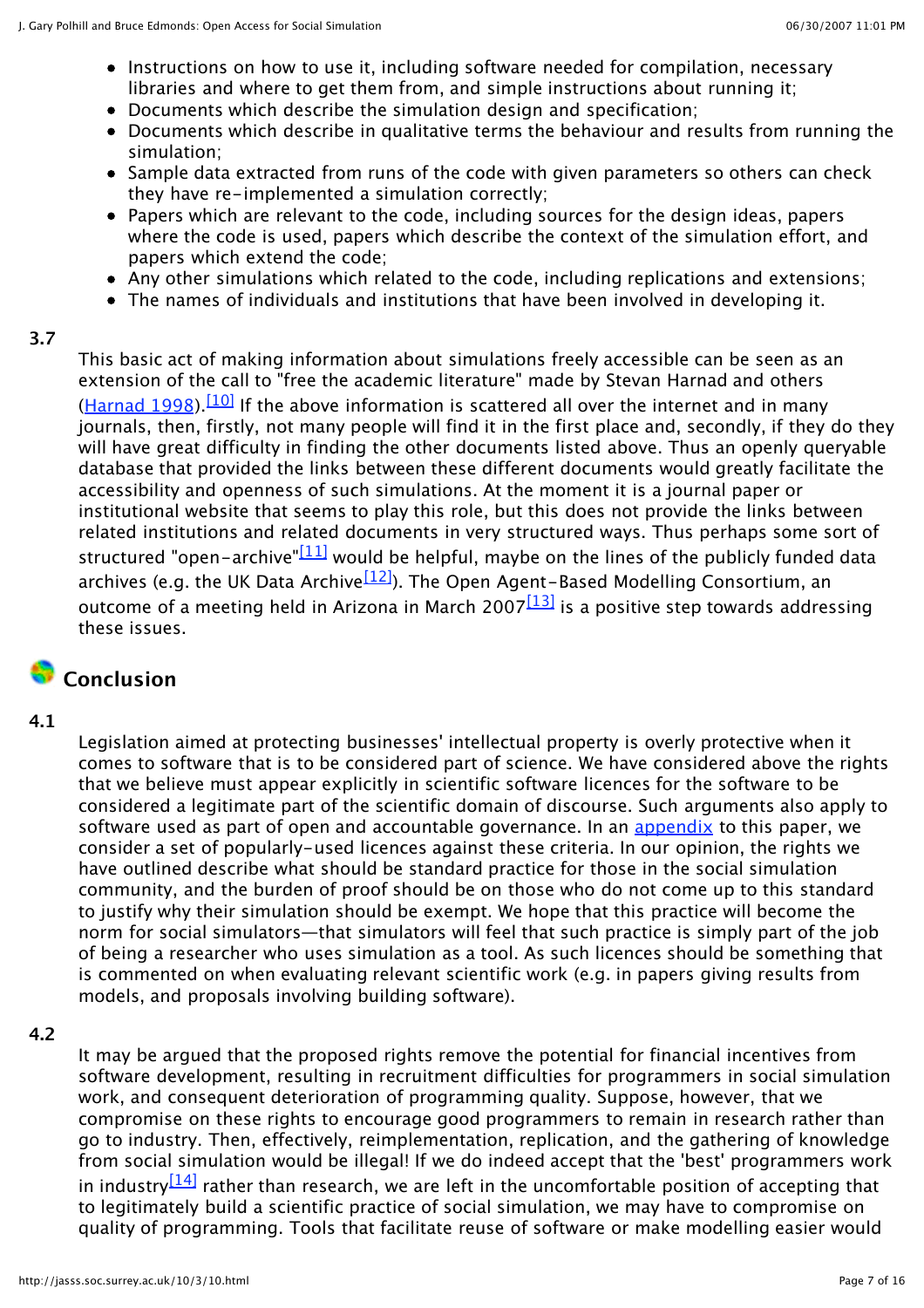address these issues.

#### **4.3**

Licences are simply the legal dimension to provision of open access to social simulations. Full provision of open access also requires documentation and archiving. Collectively, these three form necessary components of efforts to gather knowledge from social simulation.

# **Acknowledgements**

This work was funded by the Scottish Executive Environment and Rural Affairs Department.

## **Notes**

 $<sup>1</sup>$  For those not accustomed to rambling in the British countryside, a stile is a set of steps</sup> provided on a right of way by the land owner to facilitate human access over a fence or wall bordering a field containing livestock.

 $2$  End-user licence agreements also often prohibit disassembling or decompiling the software to see how it works, though (at least in European law), there are circumstances in which this is allowed (Directive 91/250/EEC) even if the licence agreement stipulates against it.

<sup>3</sup> See http://www.wipo.int/copyright/en/faq/faqs.htm

#### <sup>4</sup> http://www.fsf.org/

<sup>5</sup> More information on the meaning of various terms pertaining to software licences, including those discussed here, can be found at http://www.gnu.org/philosophy/categories.html

 $6$  The Open Source Initiative website explains more about this term. See http://opensource.org/.

<sup>7</sup> See http://opensource.org/docs/osd.

<sup>8</sup> Voting included: the Australian Capital Territory Electoral Commission, for example, released the source code for its electronic voting system

(http://www.elections.act.gov.au/Elecvote.html). However, the Electronic Frontier Foundation reports on its website that some votes in the November 2004 US elections were cast on electronic voting machines with black box licences (http://www.eff.org/Activism/E-voting/).

<sup>9</sup> Various organisations have devised relevant standards (judging from the titles), often available only at great expense; though Jose and Viswanathan pointed out in 1992 that documentation 'standards' are often guidelines rather than stipulations. Here are some examples, in chronological order: NASA-STD-2100-91 "NASA Software Documentation Standard" [1991] (http://satc.gsfc.nasa.gov/assure/docstd.html). IEC 61506 "Documentation of Application Software" [1997] (http://domino.iec.ch/webstore/webstore.nsf/artnum/021929) IEEE 1016 "Recommended Practice for Software Design Descriptions" [1998] (http://ieeexplore.ieee.org/xpl/tocresult.jsp?isNumber=16019) BS ISO/IEC 6592:2000 "Information Technology. Guidelines for the documentation of computer-based application systems" [2000] (http://www.standardsdirect.org/standards/standards3/StandardsCatalogue24\_view\_23963.html ) ISO/IEC 18019 "Guidelines for the Design and Preparation of User Documentation for Application Software" [2004] (http://www.iso.org/iso/en/CatalogueDetailPage.CatalogueDetail?

CSNUMBER=30804).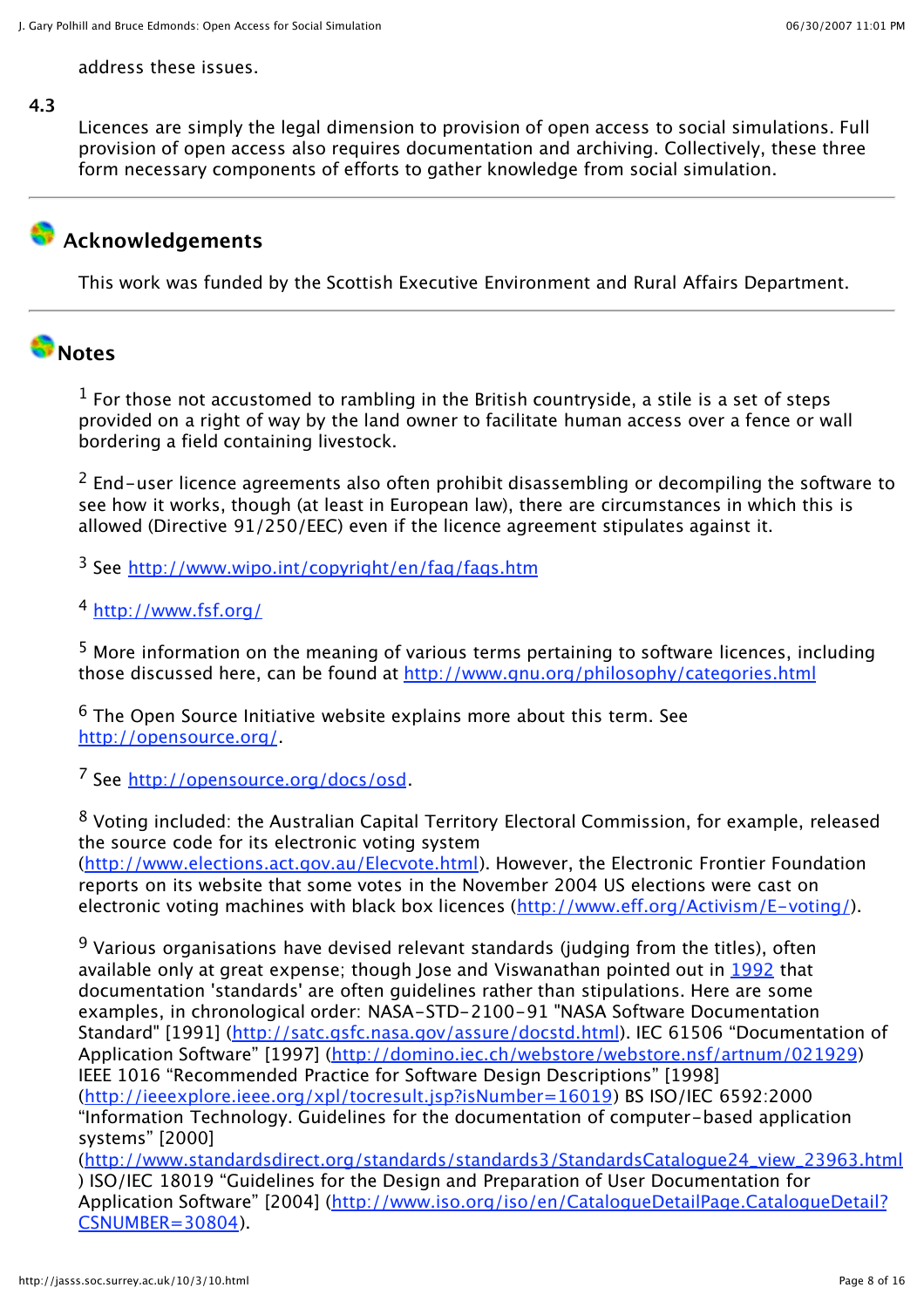$10$  For an extensive introduction to this issue see: http://www.ecs.soton.ac.uk/~harnad/#Openaccess

<sup>11</sup> As in the "Open Archives Initiative",  $\frac{http://www.openarchives.org/}{http://www.openarchives.org/}$ 

<sup>12</sup> http://www.data-archive.ac.uk/

13"Integrating Socio-Ecological Sciences Through a Community Modeling Framework." 1-3 March 2007, Arizona State University. http://www.asu.edu/clas/csdc/events/barton.html

 $14$  There are various reasons why not. For example, the research environment may offer more interesting and challenging opportunities for programmers, meaning that those who truly love this art will stay despite lower financial reward.

## **References**

ALESSA L N, Laituri M and Barton M (2006). An "all hands" call to the social science community: Establishing a community framework for complexity modeling using agent based models and cyberinfrastructure. Journal of Artificial Societies and Social Simulation 9 (4)6. http://jasss.soc.surrey.ac.uk/9/4/6.html.

AXTELL R, Axelrod R, Epstein J and Cohen M D (1995). Aligning simulation models: A case study and results. Computational and Mathematical Organization Theory **1** (1), pp. 123-141.

BIGBEE A, Ciofii-Revilla C and Luke S (2005). Replication of Sugarscape using MASON. In Troitzsch, K. G. (ed.) Representing Social Reality: Pre-proceedings of the Third Conference of the European Social Simulation Association, Koblenz, September 5-9, 2005. Koblenz: Verlag Dietmar Fölbach. pp. 6-15.

CARNALL D (2000). Medical software's free future. British Medical Journal **321**, p. 976.

DE LAAT P B (2005). Copyright or copyleft? An analysis of property regimes for software development. Research Policy **34**, pp. 1511-1532.

EDMONDS B and Hales D (2003). Replication, replication and replication: Some hard lessons from model alignment. Journal of Artificial Societies and Social Simulation **6** (4)11. http://jasss.soc.surrey.ac.uk/6/4/11.html.

FORERO-PINEDA C (2006). The impact of stronger intellectual property rights on science and technology in developing countries. Research Policy **35**, pp. 808-824.

GAMBARDELLA A and Hall B H (2006). Proprietary versus public domain licensing of software and research products. Research Policy **35**, pp. 875-892.

GALAN J M and Izquierdo L R (2005). Appearances can be deceiving: Lessons learned reimplementing Axelrod's 'Evolutionary Approach to Norms'. Journal of Artificial Societies and Social Simulation 8 (3)2. http://jasss.soc.surrey.ac.uk/8/3/2.html.

GRIMM V, Berger U, Bastiansen F, Eliassen S, Ginot V, Giske J, Goss-Custard J, Grand T, Heinz S K, Huse G, Huth A, Jepsen J U, Jørgensen C, Mooij W M, Müller B, Pe'er G, Piou C, Railsback S F, Robbins A M, Robbins M M, Rossmanith E, Rüger N, Strand E, Souissi S, Stillman R A, Vabø R, Visser U and DeAngelis D L (2006). A standard protocol for describing individual-based and agent-based models. Ecological Modelling **198** (1-2), pp. 115-126.

HARNAD S (1998). On-Line Journals and Financial Fire-Walls. Nature **395** (6698): 127-128. http://cogprints.org/1699/index.html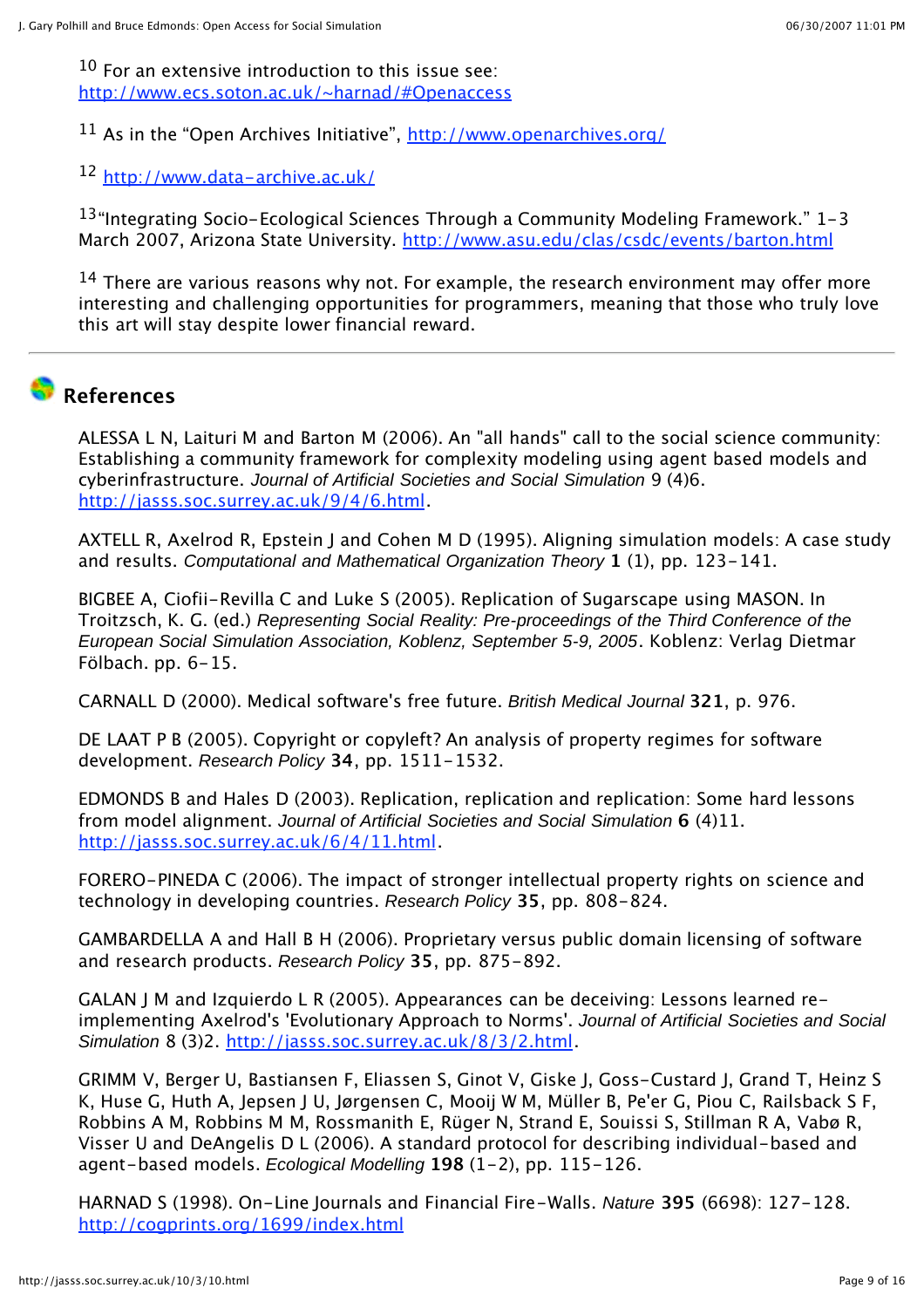JOSE J M and Viswanathan T (1992). Software documentation and standards. Annals of Library Science and Documentation **39** (4), pp. 123-133.

LIN Y H, Ko T M, Chuang T R and Lin K J (2006). Open source licenses and the creative commons framework: License selection and comparison. Journal of Information Science and Engineering **22** (1), pp. 1-17.

POLHILL J G, Izquierdo L R and Gotts N M (2005). The ghost in the model (and other effects of floating-point arithmetic. Journal of Artificial Societies and Social Simulation **8** (1)5. http://jasss.soc.surrey.ac.uk/8/1/5.html.

SAMPAT B N (2006). Patenting and US academic research in the 20th century: The world before and after Bayh-Dole. Research Policy **35**, 772-789.

SCHWEIK C, Evans T and Grove J M (2005). Open source and open content: A framework for collaboration in social-ecological research. Ecology and Society 10 (1): 33. http://www.ecologyandsociety.org/vol10/iss1/art33/

STALLMAN R M (2002a). Free software definition. In Gay J (Ed.) Free Software, Free Society: Selected Essays of Richard M. Stallman. Boston, USA: GNU Press, pp. 41-43.

STALLMAN R M (2002b). Why "free software" is better than "open source". In Gay J (Ed.) Free Software, Free Society: Selected Essays of Richard M. Stallman. Boston, USA: GNU Press, pp. 55- 60.

## **Legislation**

#### **UK**

Copyright Rights in Performances. Publication Right. Database Right. Unofficial Consolidated Text of UK Legislation to 31st December 2003. HMSO. http://www.ipo.gov.uk/cdpact1988.pdf

#### **Europe**

Council Directive 91/250/EEC of 14 May 1991 on the legal protection of computer programs. Official Journal L 122, 17/05/1991 P. 0042-0046. http://europa.eu.int/eur-lex/lex/LexUriServ/LexUriServ.do?uri=CELEX:31991L0250:EN:HTML

#### **International**

WIPO Copyright Treaty http://www.wipo.int/treaties/en/ip/wct/trtdocs\_wo033.html http://www.wipo.int/treaties/en/ip/wct/pdf/trtdocs\_wo033.pdf

Berne Convention for the Protection of Literary and Artistic Works http://www.wipo.int/treaties/en/ip/berne/trtdocs\_wo001.html http://www.wipo.int/treaties/en/ip/berne/pdf/trtdocs\_wo001.pdf

UNESCO Universal Copyright Convention http://www.unesco.org/culture/laws/copyright/html\_eng/page1.shtml http://www.unesco.org/culture/laws/copyright/images/copyrightconvention.rtf

### **Appendix A: a quick HOWTO guide to licensing a simulation**

An explanation of how to licence software using the GNU General Public Licence is found at this website: http://www.gnu.org/licenses/gpl-howto.html. Certain general principles can be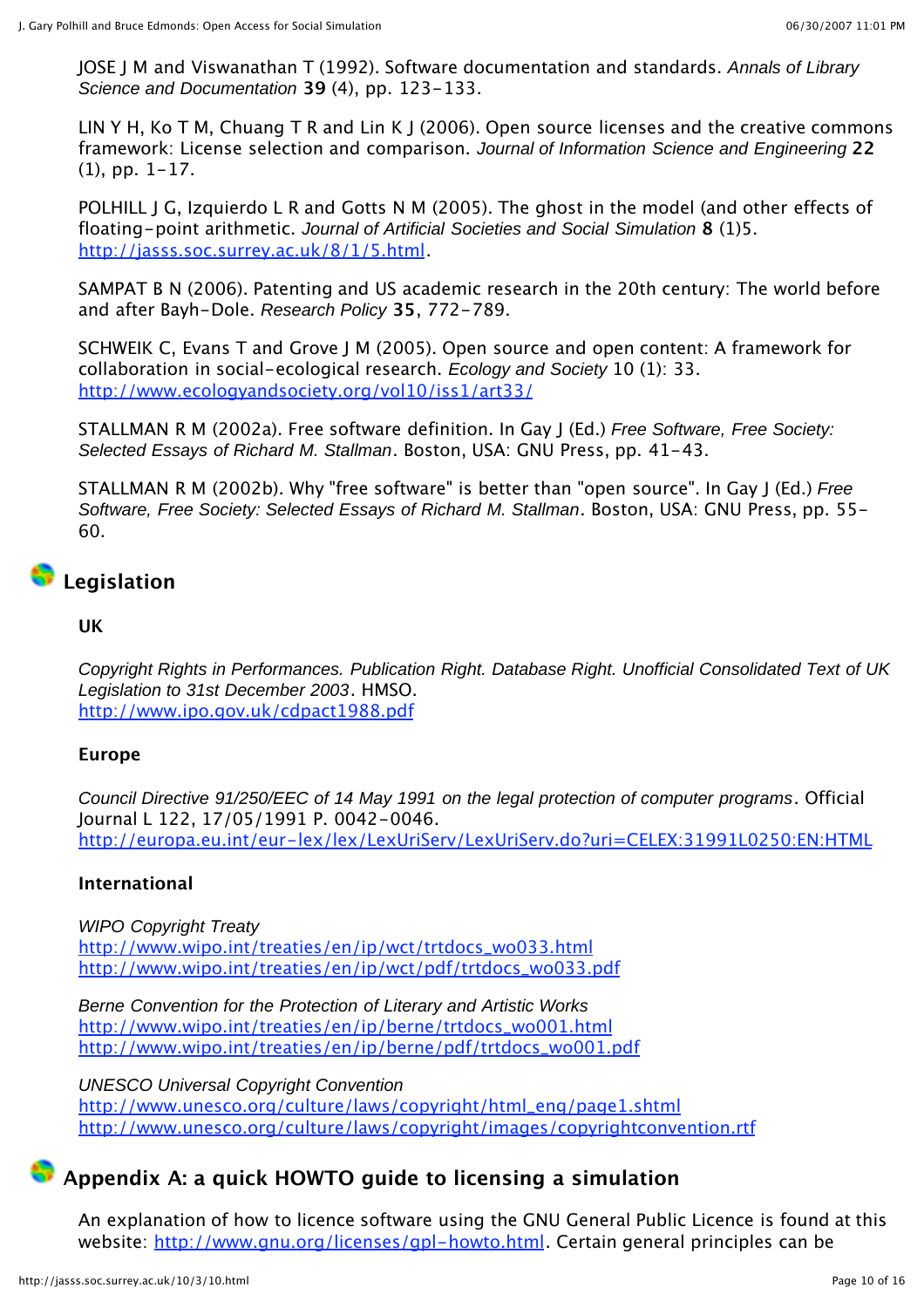abstracted from this:

- Each file in the source code should contain the following, at the top of the file, or as close as possible to it (in comments):
	- A statement of copyright "Copyright (C) <year(s)> <name of copyright owner(s)>". Note that the copyright owner could legally be your employer if you have signed a contract to that effect. This means you will need permission from your employer to release the code under the licence. A year should be included in the notice for each year in which the software was released.
	- A brief statement of what the licence allows you to do. If you have used code from other programs, this should include any restrictions from the licences of those programs. You may also need to preserve their copyright notices as a condition of the licences, so make sure you understand the terms of the licences carefully.
	- A disclaimer of warranty. The GNU GPL how-to page recommends the following text: "<program name> is distributed in the hope that it will be useful, but WITHOUT ANY WARRANTY; without even the implied warranty of MERCHANTABILITY or FITNESS FOR A PARTICULAR PURPOSE." A reference is then made to the main LICENCE file in the directory for details.
	- A statement of where to find the full licence agreement should a copy of it not appear in the source code directory.
- The directory containing the source code should contain the following files:
	- A LICENCE file containing the text of the licence agreement.
	- A ChangeLog file (or similar) to record the changes made to the code. The format for the ChangeLog file can be found at the following GNU web page: http://www.gnu.org/prep/standards/html\_node/Change-Logs.html#Change-Logs. Keeping some sort of record of what has been done is important in ensuring that authors' reputations are protected from modifications to their work done by others.
- If necessary, somewhere, either in the directory containing the source code, or on the webpage on which it is released, it should be possible to obtain a statement from your employer that you have permission to release the software under the licence you have given it.

## **Appendix B: a review of various licences**

Here we consider a few of the more popular licences under which software is released against the criteria set out in the paper. None are an exact fit. Each licence is considered in a table, which for each of the criteria gives a summary statement of whether it is met ('Yes' if it is, 'No' if it isn't, and '?' if there is some doubt) and quotes relevant sections of the licence. The criteria are: 'Run?'—does the licence explicitly state that there are no constraints to how the user may run the program? 'Inspect?'—does the licence stipulate that the source code be provided? 'Reimplement?'—does the licence explicitly allow you to use any patents in the software? 'Modify?'—does the licence explicitly permit you to create derivative works from the software? (Lin et al.'s (2006) comparison of licences also notes whether documentation of modifications made is stipulated.) 'Distribute?'—does the licence explicitly permit you to distribute the derivative works? 'Copyleft?'—does the licence force you to give at least the same freedoms in released derivative works? Note that this review has not been conducted by qualified legal personnel. A more comprehensive review of licences (with a difference of emphasis) can be found at http://www.gnu.org/licenses/license-list.html, and some of the licences reviewed here are also reviewed by Lin et al.  $(2006)$  against an intersecting set of criteria.

| Licence | Open Source Definition compliant licence                                 |
|---------|--------------------------------------------------------------------------|
| Link    | http://opensource.org/docs/definition.php                                |
| Example | A list of compliant licences is given at http://opensource.org/licenses/ |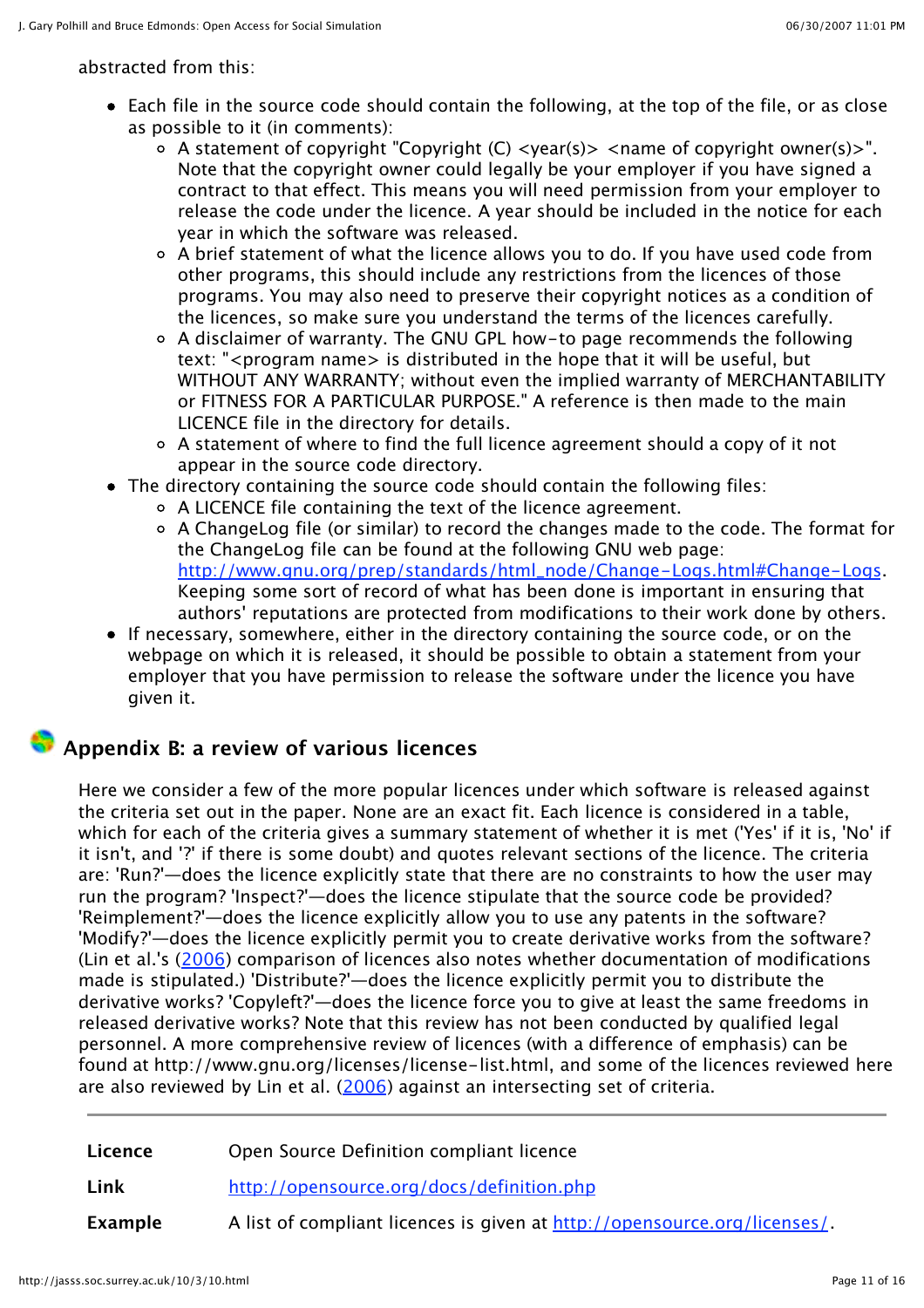#### **Software**

| Run?                              | ?              | "The license must not restrict anyone from making use of the program<br>in a specific field of endeavor." If science is a field of endeavour, and it<br>is generally accepted that using the program in that field entails the<br>unconstrained right to run the program, then an OSD compliant licence<br>would have a 'Yes' entry here. However, the clause is mainly aimed at<br>ensuring commercial exploitation is not prohibited by the licence.     |
|-----------------------------------|----------------|------------------------------------------------------------------------------------------------------------------------------------------------------------------------------------------------------------------------------------------------------------------------------------------------------------------------------------------------------------------------------------------------------------------------------------------------------------|
| Inspect?                          |                | Yes "The program must include source code " with the following<br>qualification: "Where some form of a product is not distributed with<br>source code, there must be a well-publicized means of obtaining the<br>source code for no more than a reasonable reproduction cost."                                                                                                                                                                             |
| Reimplement? No                   |                | Patents are not mentioned in the OSD.                                                                                                                                                                                                                                                                                                                                                                                                                      |
| Modify?                           |                | Yes "The license must allow modifications and derived works"                                                                                                                                                                                                                                                                                                                                                                                               |
| <b>Distribute?</b>                |                | Yes "and must allow them to be distributed under the same terms as the<br>license of the original software." Again, there is a small qualification:<br>"The license may restrict source-code from being distributed in<br>modified form only if the license allows the distribution of "patch files"<br>with the source code for the purpose of modifying the program at build<br>time."                                                                   |
| Copyleft?                         | No             | There is no stipulation that modified or derived works must be licensed<br>under the same terms. The stipulation is only on the licensor to permit<br>derived works to be distributed under the same terms.                                                                                                                                                                                                                                                |
| <b>Notes</b>                      |                | The Open Source Definition is a series of constraints that must be adhered to<br>by compliant licences, rather than a licence itself.                                                                                                                                                                                                                                                                                                                      |
|                                   |                |                                                                                                                                                                                                                                                                                                                                                                                                                                                            |
| Licence                           |                | <b>GNU General Public Licence</b>                                                                                                                                                                                                                                                                                                                                                                                                                          |
| Link                              |                | http://www.gnu.org/licenses/gpl.html                                                                                                                                                                                                                                                                                                                                                                                                                       |
| <b>Example</b><br><b>Software</b> |                | Swarm 2.2                                                                                                                                                                                                                                                                                                                                                                                                                                                  |
| Run?                              | $\overline{?}$ | "Activities other than copying, distribution and modification are not<br>covered by this License; they are outside its scope." This suggests that<br>the unrestricted right to run the program is not explicitly part of the<br>licence, however, the licence then states: "The act of running the<br>Program is not restricted" On balance, this is probably a 'No'.                                                                                      |
| Inspect?                          |                | Yes You must accompany the distribution of object code with "complete"<br>corresponding machine-readable source code," or provide a written<br>offer to do so "for a charge no more than your cost of physically<br>performing source distribution" or access to the written offer you have<br>received.                                                                                                                                                   |
| Reimplement? ?                    |                | The licence does provide in the event of a patent infringement that "if<br>conditions are imposed on you (whether by court order, agreement or<br>otherwise) that contradict the conditions of this License, they do not<br>excuse you from the conditions of this License." However, the licence<br>does not explicitly license you to use any patents owned by the licensor.<br>It is not clear if a patent infringement of a distinct piece of software |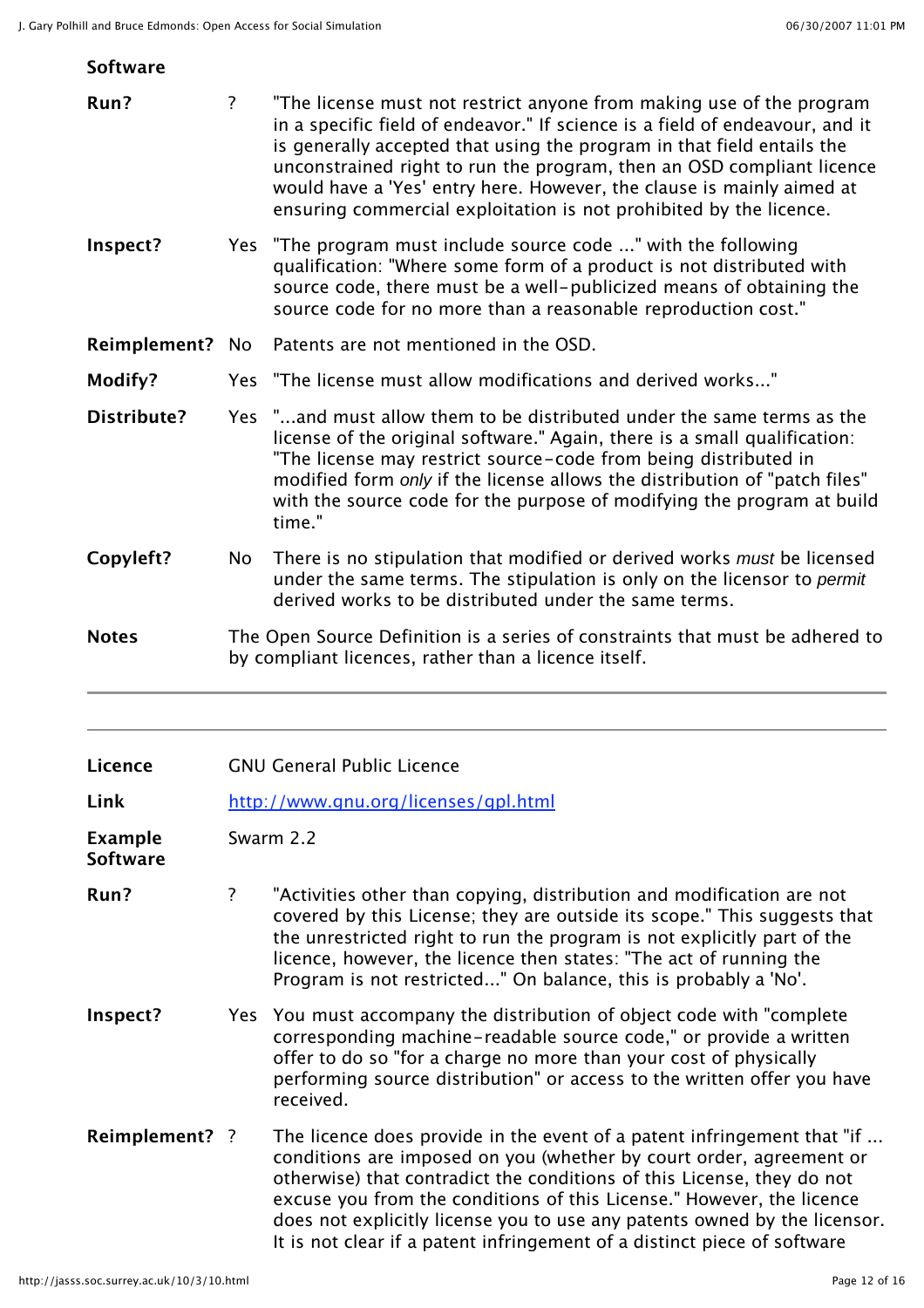reimplementing the licensed software would cause the GPL to become invalid for the latter.

- **Modify?** Yes "You may modify your copy or copies of the Program or any portion of it, thus forming a work based on the Program."
- **Distribute?** Yes "You may copy and distribute verbatim copies of the Program's source code as you receive it ... and copy and distribute ... modifications or work [based on the Program]."
- **Copyleft?** Yes "You must cause any work that you distribute or publish, that in whole or in part contains or is derived from the Program or any part thereof, to be licensed as a whole at no charge to all third parties under the terms of this License."
- **Notes** The "machine-readable" wording of the licence does not explicitly exclude deliberately obfusticated source code (e.g. automatically replacing meaningful identifier names with meaningless ones), which is a stipulation of OSD compliant licences.

| Licence                           |                | GNU Lesser (or Library) General Public Licence                                                                                                                                                                                                                                                                                                                                                                                                                                                                                                                                                                                                                                                      |
|-----------------------------------|----------------|-----------------------------------------------------------------------------------------------------------------------------------------------------------------------------------------------------------------------------------------------------------------------------------------------------------------------------------------------------------------------------------------------------------------------------------------------------------------------------------------------------------------------------------------------------------------------------------------------------------------------------------------------------------------------------------------------------|
| Link                              |                | http://www.gnu.org/licenses/lgpl.html                                                                                                                                                                                                                                                                                                                                                                                                                                                                                                                                                                                                                                                               |
| <b>Example</b><br><b>Software</b> |                | Swarm 2.1.1                                                                                                                                                                                                                                                                                                                                                                                                                                                                                                                                                                                                                                                                                         |
| Run?                              | $\overline{?}$ | As per GNU GPL, though note that software using the library must be<br>released under a licence that permits "reverse engineering for<br>debugging," which may tip the balance back to 'Yes'.                                                                                                                                                                                                                                                                                                                                                                                                                                                                                                       |
| Inspect?                          |                | Yes As per GNU GPL, and see notes to GNU GPL.                                                                                                                                                                                                                                                                                                                                                                                                                                                                                                                                                                                                                                                       |
| Reimplement? ?                    |                | As per GNU GPL                                                                                                                                                                                                                                                                                                                                                                                                                                                                                                                                                                                                                                                                                      |
| Modify?                           |                | Yes As per GNU GPL                                                                                                                                                                                                                                                                                                                                                                                                                                                                                                                                                                                                                                                                                  |
| Distribute?                       |                | Yes As per GNU GPL                                                                                                                                                                                                                                                                                                                                                                                                                                                                                                                                                                                                                                                                                  |
| Copyleft?                         | $\overline{?}$ | It depends on whether the software is a derivative work, or a work that<br>uses the library. The latter is "A program that contains no derivative of<br>any portion of the Library, but is designed to work with the Library by<br>being compiled or linked with it," about which the licence says that "you<br>may also combine or link a "work that uses the Library" with the Library<br>to produce a work containing portions of the Library, and distribute that<br>work under terms of your choice." For derivative works and<br>modifications to the library, "You must cause the whole of the work to<br>be licensed at no charge to all third parties under the terms of this<br>License." |
| <b>Notes</b>                      |                | Provision is made within the LGPL to convert copies of the library and<br>derivative works thereof to the GPL.                                                                                                                                                                                                                                                                                                                                                                                                                                                                                                                                                                                      |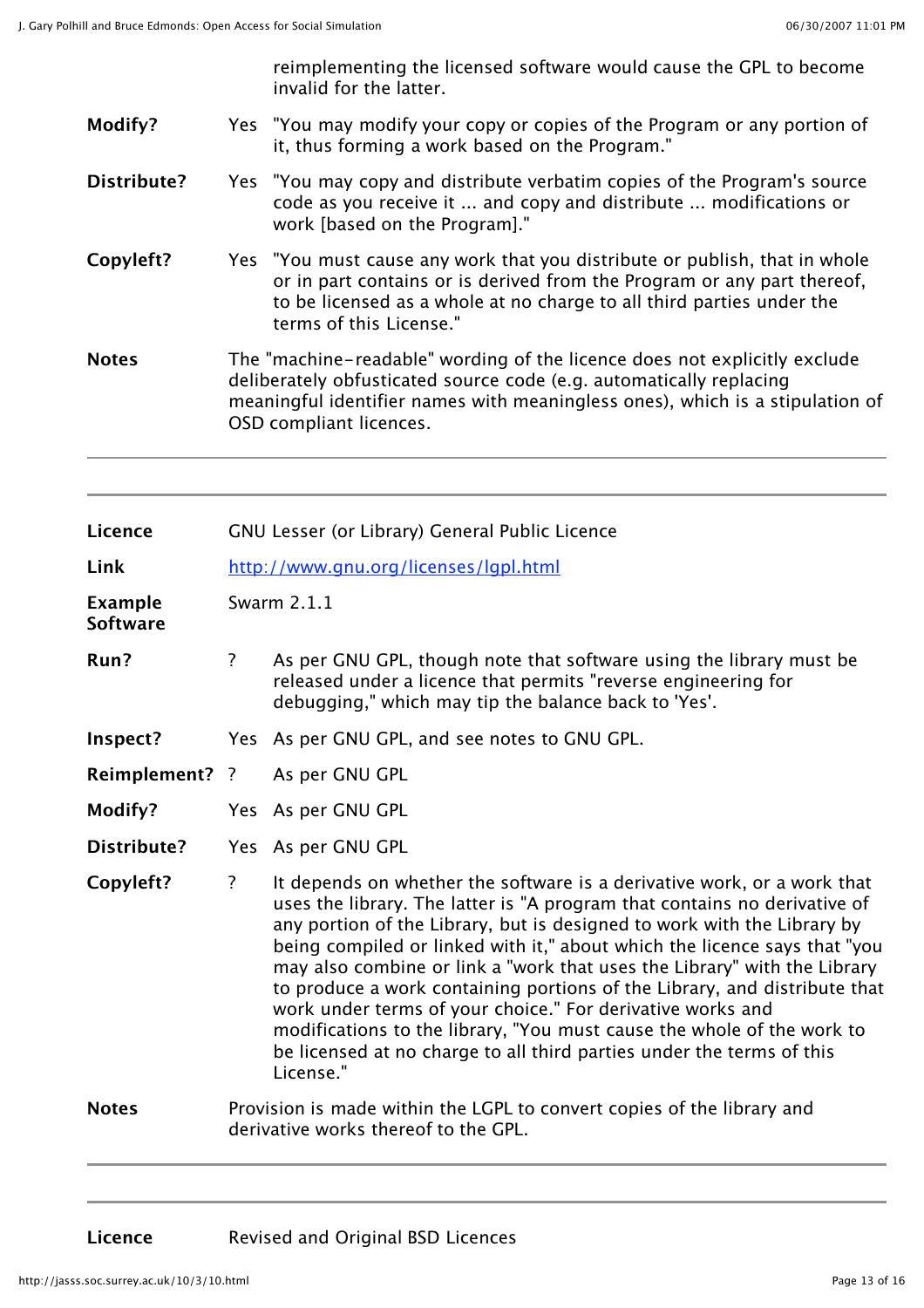| Link                              |        | Revised: http://www.xfree86.org/3.3.6/COPYRIGHT2.html#5<br>Original: http://www.xfree86.org/3.3.6/COPYRIGHT2.html#6                                                                         |
|-----------------------------------|--------|---------------------------------------------------------------------------------------------------------------------------------------------------------------------------------------------|
| <b>Example</b><br><b>Software</b> | Repast |                                                                                                                                                                                             |
| Run?                              | No     | The unrestricted right to run the software is not stipulated. You are<br>given the right to use the software, but the definition of 'use' could be<br>interpreted as meaning only fair use. |
| Inspect?                          | No.    | There is no stipulation that the source code be provided.                                                                                                                                   |
|                                   |        | <b>Reimplement?</b> No There is no statement made about patent licences.                                                                                                                    |
| Modify?                           |        | Yes Modification is permitted.                                                                                                                                                              |
| <b>Distribute?</b>                |        | Yes Distribution of modifications is permitted.                                                                                                                                             |
| Copyleft?                         | No.    | There is no stipulation as to the licence for derivative works.                                                                                                                             |
| <b>Notes</b>                      |        |                                                                                                                                                                                             |

| Licence                           |         | Mozilla Public Licence                                                                                                                                                                                                                                                         |
|-----------------------------------|---------|--------------------------------------------------------------------------------------------------------------------------------------------------------------------------------------------------------------------------------------------------------------------------------|
| Link                              |         | http://www.mozilla.org/MPL/MPL-1.1.html                                                                                                                                                                                                                                        |
| <b>Example</b><br><b>Software</b> | Protégé |                                                                                                                                                                                                                                                                                |
| Run?                              | No      | The right to use the software is not explicitly unrestricted.                                                                                                                                                                                                                  |
| Inspect?                          |         | Yes "The Source Code version of Covered Code may be distributed only<br>under the terms of this License," and "any Modification which You create<br>or to which You contribute must be made available in Source Code form<br>under the terms of this License."                 |
| Reimplement? No                   |         | "No patent license is granted:  separate from the Original Code"                                                                                                                                                                                                               |
| Modify?                           |         | Yes The right to modify is explicitly stated.                                                                                                                                                                                                                                  |
| <b>Distribute?</b>                | Yes     | The right to distribute is explicitly stated.                                                                                                                                                                                                                                  |
| Copyleft?                         | No      | "You may create a Larger Work by combining Covered Code with other<br>code not governed by the terms of this License," where a "Larger Work"<br>is defined as "a work which combines Covered Code or portions thereof<br>with code not governed by the terms of this License." |
| <b>Notes</b>                      |         |                                                                                                                                                                                                                                                                                |
| Licence                           |         | <b>Academic Free Licence</b>                                                                                                                                                                                                                                                   |
| l ink                             |         |                                                                                                                                                                                                                                                                                |

**Link** http://www.opensource.org/licenses/afl-3.0.php

**Example Software** MASON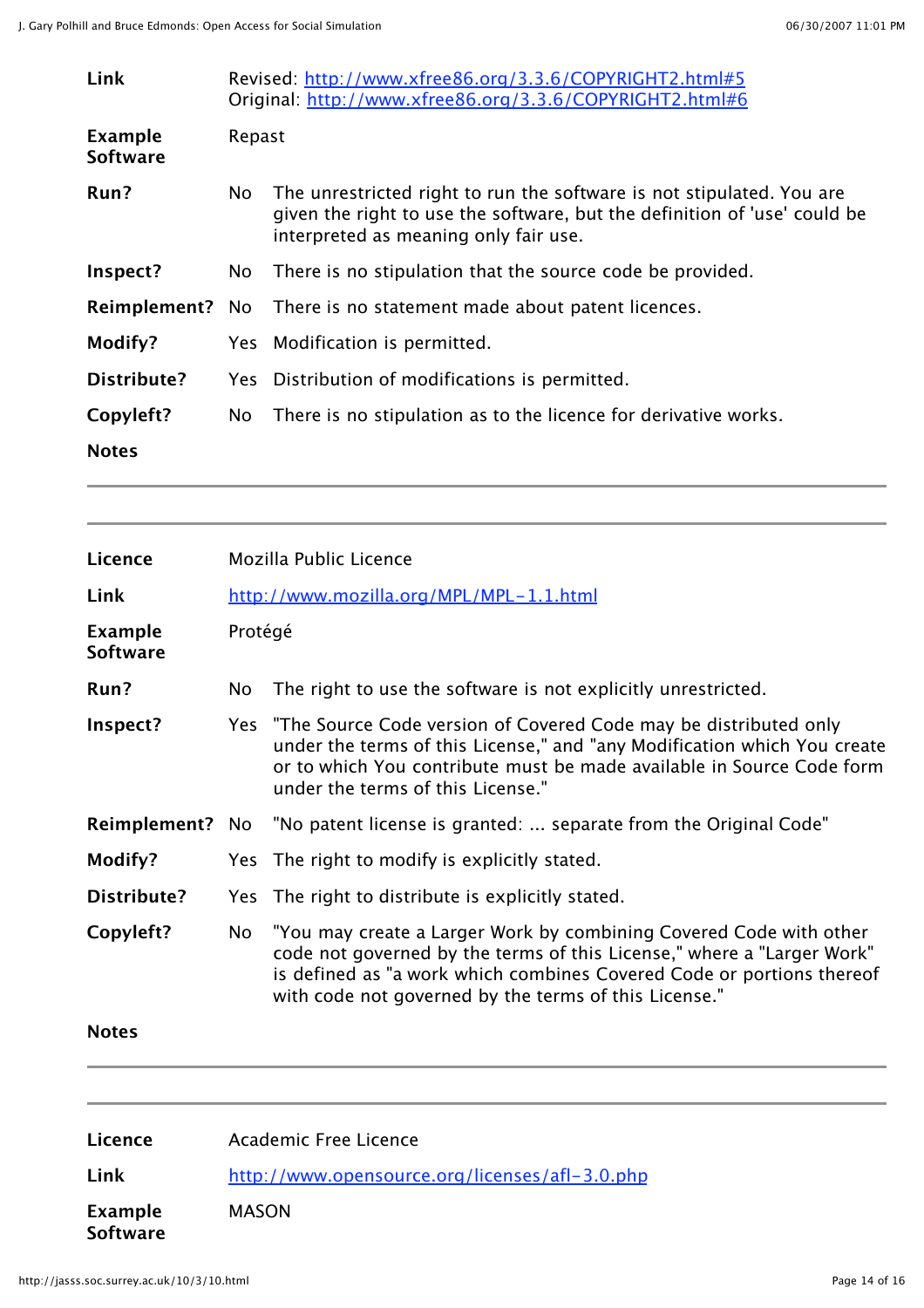| Run?                                      | No  | The licence states that "You may use the Original Work in all ways not<br>otherwise restricted or conditioned by this License or by law," [our<br>emphasis] which may unintentionally fall foul of the issue raised with UK<br>law above.                                                                                 |
|-------------------------------------------|-----|---------------------------------------------------------------------------------------------------------------------------------------------------------------------------------------------------------------------------------------------------------------------------------------------------------------------------|
| Inspect?                                  |     | Yes "Licensor agrees to provide a machine-readable copy of the Source<br>Code of the Original Work along with each copy of the Original Work<br>that Licensor distributes." As per the OSD, this condition can be<br>satisfied if the Licensor places the source code at a published<br>conveniently accessible location. |
|                                           |     | <b>Reimplement?</b> Yes You are granted a licence "under patent claims owned or controlled by<br>the Licensor that are embodied in the Original Work as furnished by the<br>Licensor, to make, use, sell, offer for sale, have made, and import the<br>Original Work and derivative works thereof."                       |
| Modify?                                   |     | Yes "Licensor hereby grants  You a  non-exclusive license  to modify<br>the Original Work."                                                                                                                                                                                                                               |
| <b>Distribute?</b>                        |     | Yes "Licensor hereby grants  You a  non-exclusive license  to<br>distribute  the Original Work and Derivative Works"                                                                                                                                                                                                      |
| Copyleft?                                 |     | Yes The licence under which you distribute copies and derivative works<br>must be one "that does not contradict the terms and conditions  in<br>this Academic Free License."                                                                                                                                              |
| <b>Notes</b>                              |     | There are several versions of the Academic Free Licence, with subtle<br>differences between them. The above applies to version 3.                                                                                                                                                                                         |
|                                           |     |                                                                                                                                                                                                                                                                                                                           |
|                                           |     |                                                                                                                                                                                                                                                                                                                           |
| Licence                                   |     | <b>Public Domain</b>                                                                                                                                                                                                                                                                                                      |
| Link<br><b>Example</b><br><b>Software</b> |     | http://en.wikipedia.org/wiki/Public_domain                                                                                                                                                                                                                                                                                |
| Run?                                      | Yes |                                                                                                                                                                                                                                                                                                                           |
| Inspect?                                  | Yes |                                                                                                                                                                                                                                                                                                                           |
| <b>Reimplement?</b> Yes                   |     | Public domain means that no-one has any proprietary interests on the<br>article in question.                                                                                                                                                                                                                              |
| Modify?                                   | Yes |                                                                                                                                                                                                                                                                                                                           |
| <b>Distribute?</b>                        | Yes |                                                                                                                                                                                                                                                                                                                           |
| Copyleft?                                 | No  |                                                                                                                                                                                                                                                                                                                           |

## default, even if you have not explicitly written a copyright message in the material. The default, for signatories to the Berne convention, is that the material is copyrighted at the instant of creation.